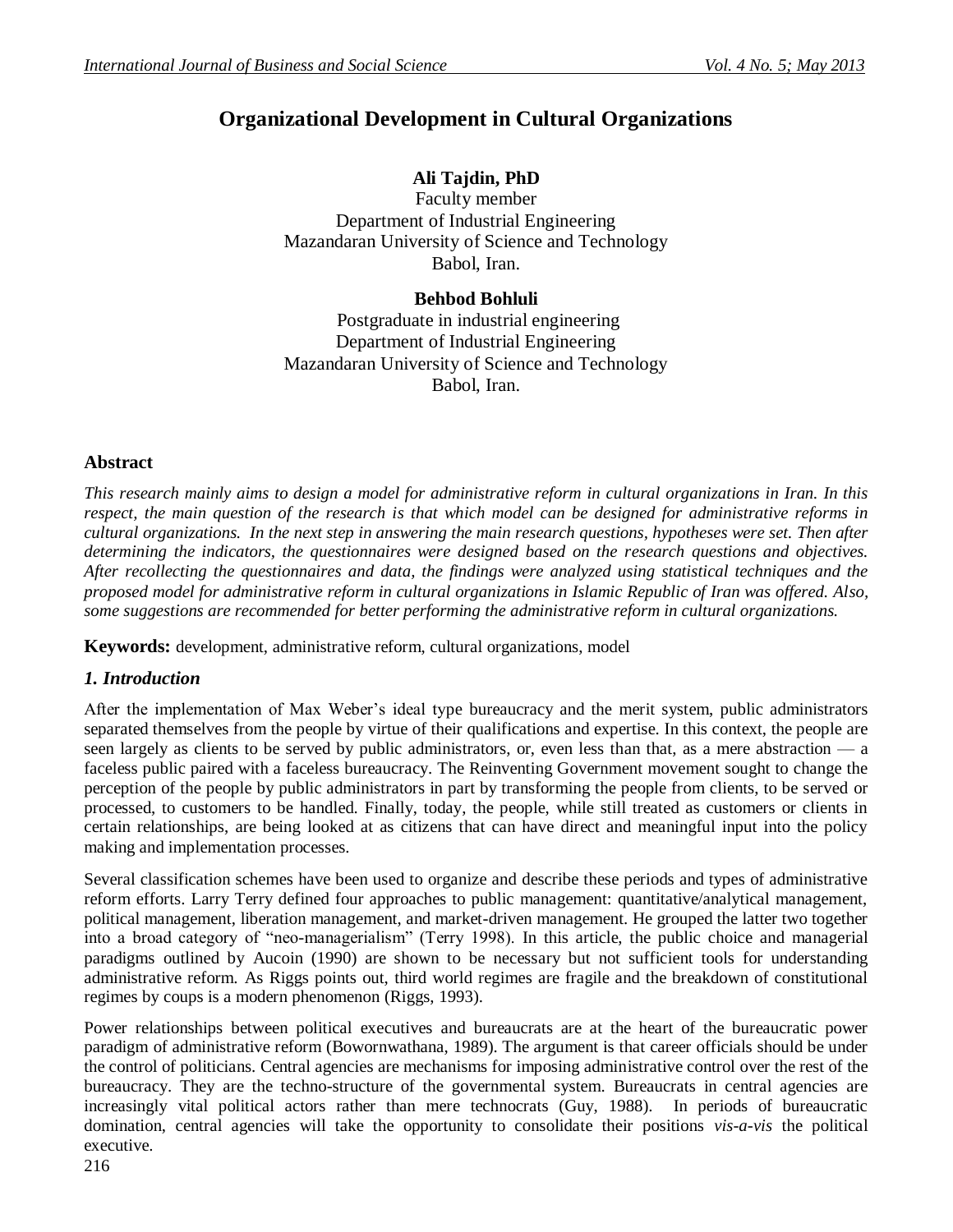One method is to introduce rules and regulations which provide legal justification for their administrative power in particular functional areas seen traditionally to be the territory of political executives (Bowornwathana, 1994). One exception to the absence of the role of citizen in discussions of administrative reform comes from Janet and Robert Denhardt (Denhardt 2003). They proposed a "New Public Service, a set of ideas about the role of public administration in the governance system that places public service, democratic governance, and civic engagement at the centre" (ibid. p. 24). This New Public Service is contrasted with the Old Public Administration and the New Public Management. Within this paradigm the people are seen as citizens, and the public interest is realized through a dialogue about shared values (Bowornwathana, 1994). Considering that cultural development in each country could lead in all social, economic, political and industrial development, and regarding the importance of administrative development and reform in cultural organizations and maintaining it in global societies, this research seeks to provide a local model for administrative reform in cultural organizations in Iran.

### *2. Managerial paradigm of administrative reform*

This paradigm views administrative reform as a process of structural change which seeks to debureaucratize public organizations. Bureaucratic structures have a tendency to centralize excessive power in the strategic apex and technostmcture at the expense of flexibility for line managers. The critical problem of the bureaucracy is perceived to be inefficiency. Devising central systems of control will not solve the problem. To make the bureaucracy work, one has to adopt a managerial and practitioner perspective.

First, the missions of organizations must be clearly defined. The strategic apex - the prime minister and cabinet members - must specify clearly the primary missions of line organizations in the bureaucracy.

The argument is that organizations with clear missions can perform more effectively in the interests of their clients.

Second, administrative authority and responsibilities have to be decentralized throughout the hierarchy. Line managers must be allowed to run their offices independently, but in accordance with the missions set forth by higher authorities. Line managers have to manage their offices professionally and are subject to close communication with line superiors. Limited levels of organizational hierarchy are advocated to avoid communication breakdowns.

Third, line managers should have greater autonomy to manage their agencies. Administrative deregulation must give way to strong line management. The techno-structure should minimize control over line agencies by not imposing excessive rules and orders which act to enslave line managers. These managers must be trusted to get the job done according to their professional skills and experience. They are not supposed to follow the code book of the techno-structure agencies.

Implementation problems should not be solved by central agencies such as planning offices and personnel agencies. Therefore, a key instrument of administrative reform is the managerial skill of line officials. Whereas the bureaucratic power paradigm sees administrative reform as a struggle between politicians and bureaucrats, the managerial paradigm views it as an organizational design problem. In stable regimes, political executives feel rather secure and thus are able to concentrate their energy on improving the performance of ministries and departments by applying a deceptively non-political and rational model such as managerial. In unstable regimes, by contrast, the upgrading of bureaucratic performance becomes a secondary goal. Weak political executives are more concerned with survival issues. To make the administrative system work, politicians must have a firm grip on bureaucrats (Bowornwathana, 1994).

### *3. Modern development*

In recent years, serious questioning has emerged about the relevance of organization development to managing change in modern organizations. The need for "reinventing" the field has become a topic that even some of its "founding fathers" are discussing critically (Bradford, 2005). With this call for reinvention and change, scholars have begun to examine organizational development from an emotion-based standpoint. For example, deKlerk (2007) writes about how emotional trauma can negatively affect performance. Due to downsizing, outsourcing, mergers, restructuring, continual changes, invasions of privacy, harassment, and abuses of power, many employees experience the emotions of aggression, anxiety, apprehension, cynicism, and fear, which can lead to performance decreases.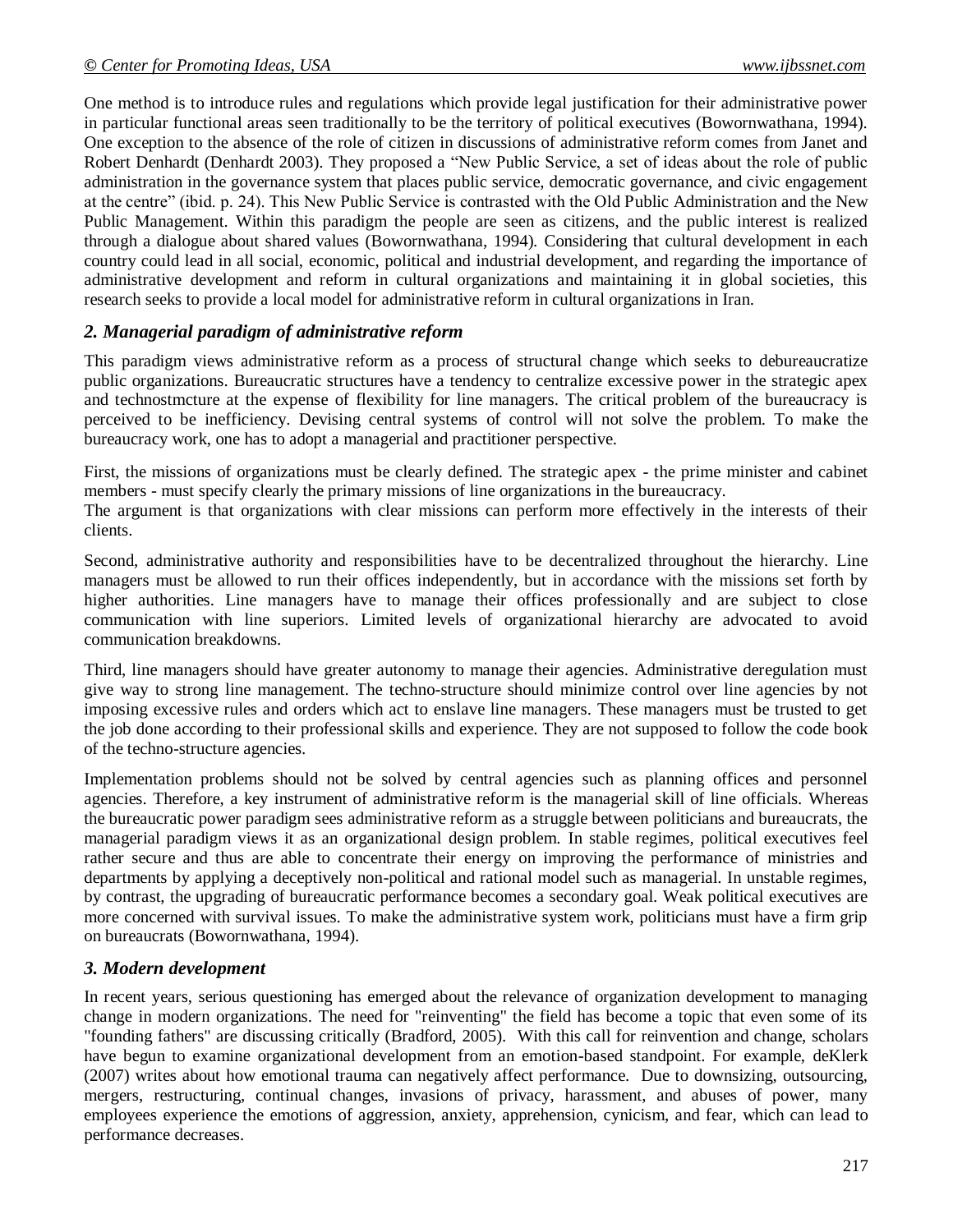deKlerk (2007) suggests that in order to heal the trauma and increase performance, organization development. practitioners must acknowledge the existence of the trauma, provide a safe place for employees to discuss their feelings, symbolize the trauma and put it into perspective, and then allow for and deal with the emotional responses. One method of achieving this is by having employees draw pictures of what they feel about the situation, and then having them explain their drawings with each other. Drawing pictures is beneficial because it allows employees to express emotions they normally would not be able to put into words. Also, drawings often prompt active participation in the activity, as everyone is required to draw a picture and then discuss its meaning.

The use of new technologies combined with globalization has also shifted the field of organization development. Roland Sullivan (2010) defined Organization Development with participants at the 1st Organization Development Conference for Asia in Dubai-2005 as "Organization Development is a transformative leap to a desired vision where strategies and systems align, in the light of local culture with an innovative and authentic leadership style using the support of high tech tools.

## *4. Cultural Organizations*

Organizations which implement cultural affairs in the country are called cultural organizations. These systems are in connection with a majority of people, affect the public culture in a wide range and the type and wideness of their activities have made them adaptable with any kind of principles the cultural policy. Thus, the seven ministries and 30 cultural centers, systems and organizations in Islamic Republic of Iran can be called cultural organizations. One of the problems for development in cultural organizations is that the parallel measures of cultural organizations are of the complexities which have not yet been resolved by strategy makers of the system. So many Iranian cultural organizations interfere in each other's duties. These interferences results in the disqualification of the interfering organizations and leads them to no effectiveness (Salehi Amiri, 2007).

As efficiency of cultural organizations can lead in dynamics of any country, exploration and administrative reform in such organizations is of the basic necessities. Thus, the effect and efficiency or inefficiency of public cultural organizations could be of the main objectives of this research.

### *5. Research objectives*

5. 1. Ideal objectives

5. 1. 1. Trying to achieve cultural sustainable development in the country

- 5. 1. 2. To help improve the performance quality in cultural organizations in the country
- 5. 1. 3. Trying to develop and reform the culture in the country

5.2. Main objective

The main goal of this research is to design a model for administrative reform in cultural organizations in Iran

### 5.3. Subsidiary objectives

1. Identifying the concept, dimensions, components and indices of administrative reforms in cultural organizations in the country

2. Identifying the importance of dimensions and components of administrative reforms in cultural organizations in the country

5.4. Practical objective

Implementing the model and working in line with the designed model in cultural organizations in the country

### *6. Research questions*

6.1. Main question

1. Which model can be designed for administrative reforms in cultural organizations?

6.2. Subsidiary questions

1. What are prerequisites, dimensions, components and indicators of administrative reform in cultural organizations?

2. What is the importance of the dimensions, components and indicators of administrative reform in cultural organizations?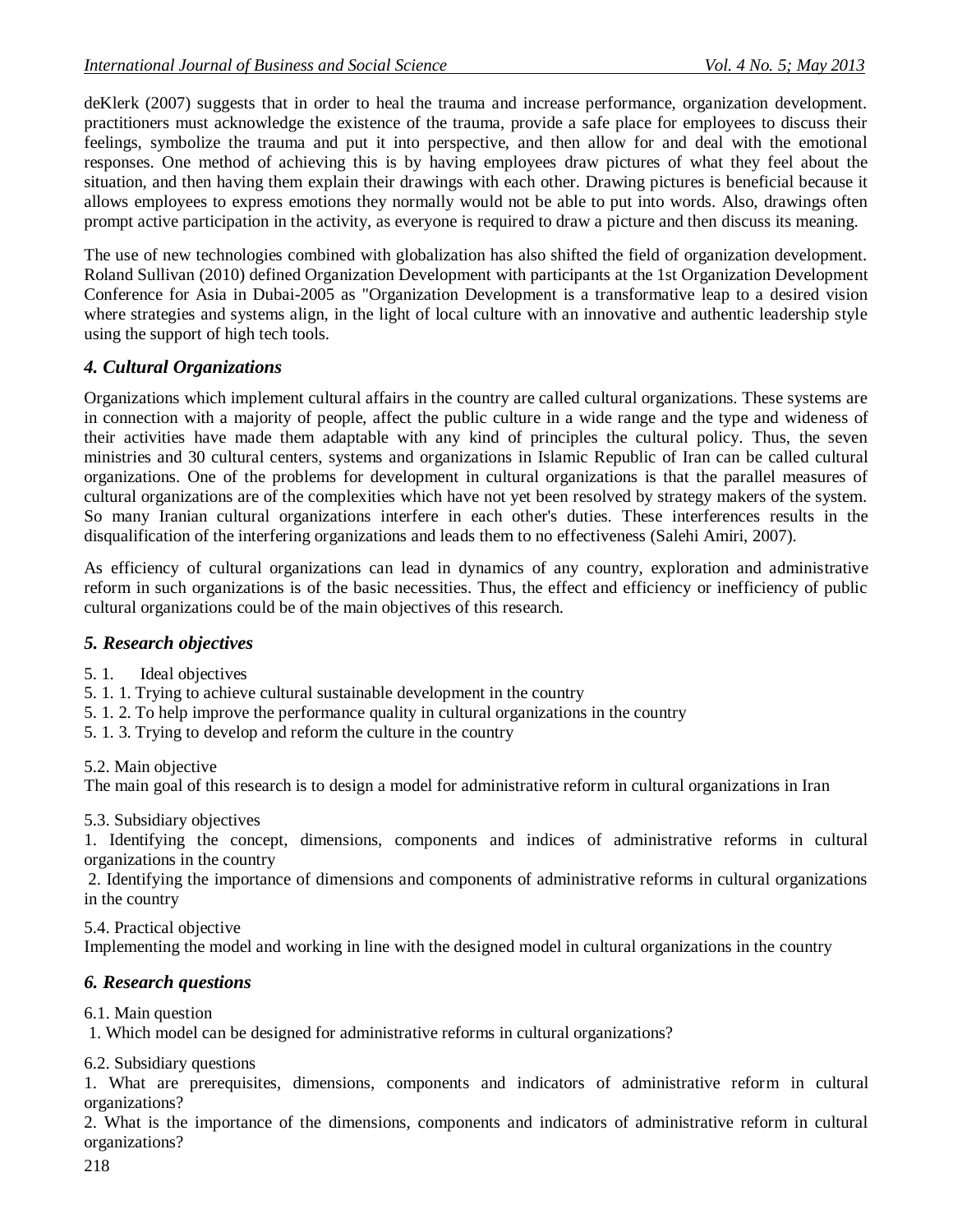#### *7. Research method and data collecting tools*

According to the method of data collection, the research has applied survey method and in terms of implementation, mathematical modeling is used.

In order to achieve a conceptual and theoretical model in the research, library and document review as well as fiche taking from written and electronic sources of information has been applied.

In experimental level, by face to face interview and surveying among experts, the data for designing the conceptual and theoretical model was collected and the distribution method and relationships between variables of the study were determined in the form of the statistical population.

#### *9. Research domain*

9. 1. Territory: The research territory includes managers and experts in administrative reform.

9. 2. Time: In terms of the realm of time, this research aims to design a model of administrative reform in cultural organizations of the country in the future.

9. 3. Theme: the thematic realm of this research is to design pattern a model of administrative reform in cultural organizations of the Islamic Republic of Iran.

### *10. Findings*

- 1. Distinguishing the field of culture from policy and power as well as such related occasions as security of the atmosphere are of the priorities in providing the administrative reform in cultural organizations.
- 2. The current administrative system, cannot take advantage of the potential human forces and needs to be developed.
- 3. The administrative system in cultural organizations requires new systems and development to create positive conditions.
- 4. Participation of employees in managerial system requires a carefully developed system ensuring this participation.
- 5. The current administrative system is not capable enough despite the high potential to use this capacity.
- 6. The interests of policy makers and decision makers in the administrative system are not aligned with the goals of the organization.
- 7. Decision makers and policy makers in cultural affairs as well as cultural organizations do not have enough expertise in this field.
- 8. Cultural policy is consistent with the public policy in the society.
- 9. Inadequate staffing is of opponents to administrative reform.
- 10. Administrative reform in cultural organizations requires a research-driven approach in the concerned administrative system.
- 11. Administrative reform in cultural organizations needs professional, creative and efficient staffing.
- 12. Despite the confirmation of the centralized management in cultural policy making, implementation and planning based on local and regional models, improves the conditions of administrative reform and its efficiency.
- 13. Despite the confirmation of the centralized management in cultural policy making, non-centralized management in cultural affairs leads to cultural growth and new opportunities in managerial affairs which should be considered.
- 14. The financial autonomy of cultural organizations along with government financial support can be effective in increasing efficiency and productivity.
- 15. The most important weakness and inefficiency of the bureaucratic system in culture organizations go back to poor management.
- 16. Management of cultural organizations is now mostly based on personal taste of administrators.
- 17. Administrative reform in cultural organizations requires the identification and recognition of cultural differences in the society.